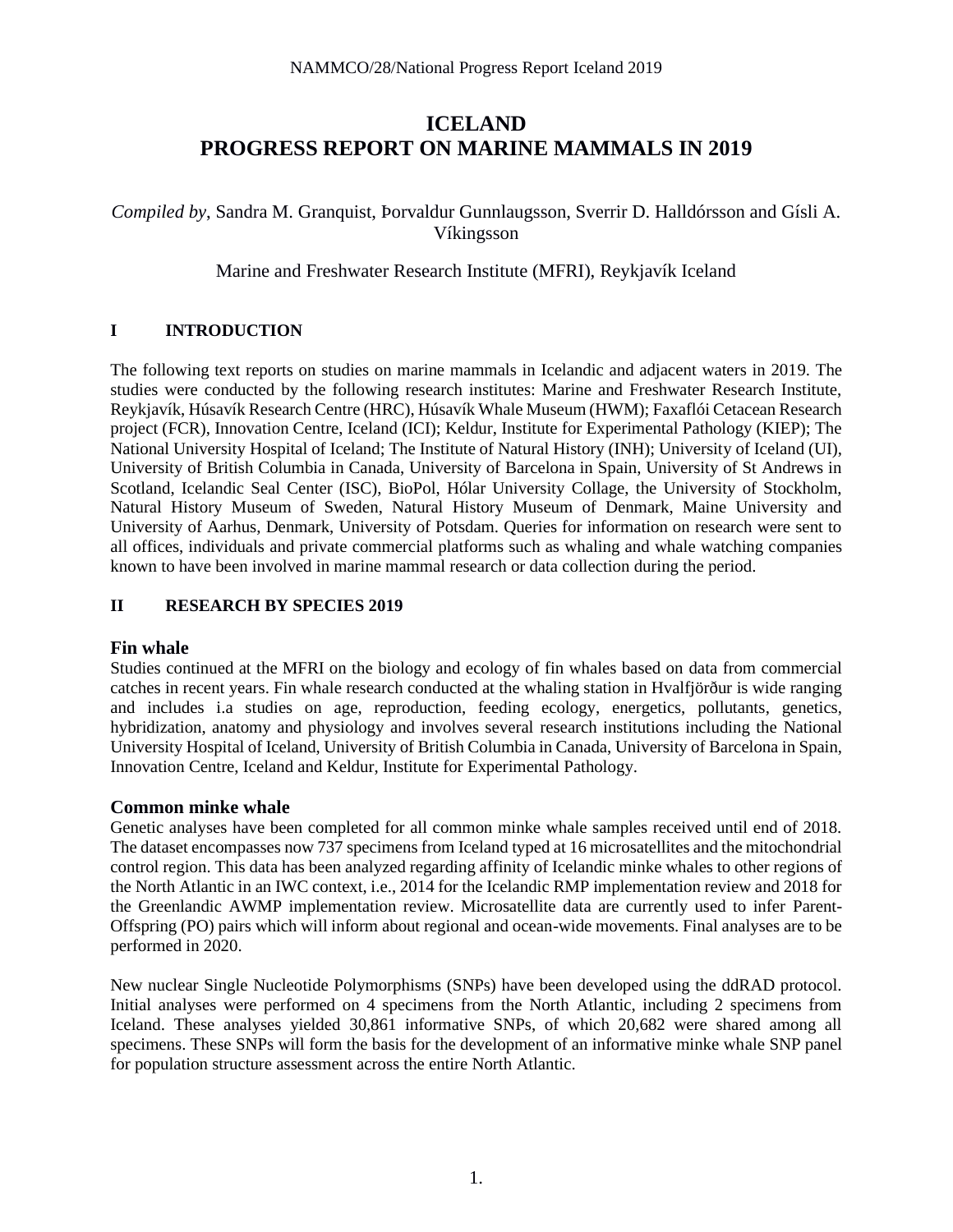The HRC in Húsavík continued their long-term photo-identification and sightings studies of minke whales.

### **Blue whale**

The HRC in Húsavík continued their long-term photo-identification and sightings studies of blue whales in Skjálfandi bay. Acoustic tags were deployed on two blue whales in Skjálfandi Bay and playbacks with low frequency sounds to blue whales.

#### **Humpback whale**

Humpback whales were the primary species of a whale observation effort during ecosystem surveys focused on capelin in 2019. The abundance of capelin was low but as in previous years the humpback whales were concentrated in the area where capelin was detected. The MFRI's long-term tagging program continued in 2019. Ten humpback whales were instrumented with satellite tags in Icelandic and adjacent waters in 2019 as a part of the program and additional nine Limpet tags were deployed by Jake Levenson and coworker. The MFRI continued their photo-identification studies and the development of the national humpback whale photo-id database (ISMN Catalog for: ISland Megaptera Novaeangliae Catalog): <https://www.hafogvatn.is/en/research/whale-research/whale-photo-id> Today the ISMN catalog records over 1050 unique individuals seen in Icelandic water, as well as individual from partner´s catalog, such are Guadeloupe (500), Norway (880), Azores (70), Irish (60), and Greenland (20)

The HRC in Húsavík continued their long-term photo-identification and sightings studies of humpback whales in Skjálfandi bay.

A PhD. project on humpback whale (Megaptera novaeanglie) entanglement monitoring and mitigation in Iceland, conducted by the HRC in Húsavík was conducted in 2019. This project includes entanglement scar analysis, whale pinger testing and questionnaires and interviews with Icelandic fishers. Fieldwork for this project was completed in 2018 and both 2019 and 2020 consist of data analysis and writing. The entanglement scar analysis resulted in an estimate of 25% of the Icelandic humpback whale population having been entangled in fishing gear at least once, and the most accurate estimate is this occurs at a rate of 2% of the population per year. Whale pinger testing results showed that humpback whales in the trials significantly reduced surface feeding behaviour in response to the pingers. Preliminary testing of these devices on capelin purse seines suggest they may be useful for preventing gear damage caused by humpback whales incidentally becoming encircled in the seine.

A research project led by Edda E. Magnúsdóttir investigated the singing behavior, a breeding display, of male humpback whales, in sub-arctic Icelandic waters during the winter breeding period of this species. The findings showed continual singing from Jan. – Mar with song progression like what has been found on breeding grounds.

A research project on the life-history strategy of humpback whales in the sub-arctic waters of Iceland investigates the body condition, physical and acoustic behavior of humpback whale in the subarctic waters of Iceland during the winter in comparison to other seasons started in February 2019. This study is done in collaboration between UI, MFRI, the University of St Andrews, Scotland and University of Barcelona, Spain. A total of 40 biopsies (skin/blubber) were collected in four cruises in Icelandic coastal waters in 2019. These are used in a variety of studies including feeding ecology (stable isotopes/fatty acids), stock structure (DNA) and seasonality in reproduction (hormones). The project also involves i.a. tagging, photoidentification and behavioural observations. This study is ongoing until 2022.

### **Killer whale**

In 2019, the MFRI and the Icelandic Orca Project conducted a field season in Vestmannaeyjar during June, July and August, continuing the long-term project on killer whales started in 2008. The current focus of the project is to investigate dietary specialization on killer whales and thus the field work was focused on collecting information on prey targeted and dietary preferences of individual whales by collection of photoidentification, observation of feeding events and collection of skin biopsy samples. There was also the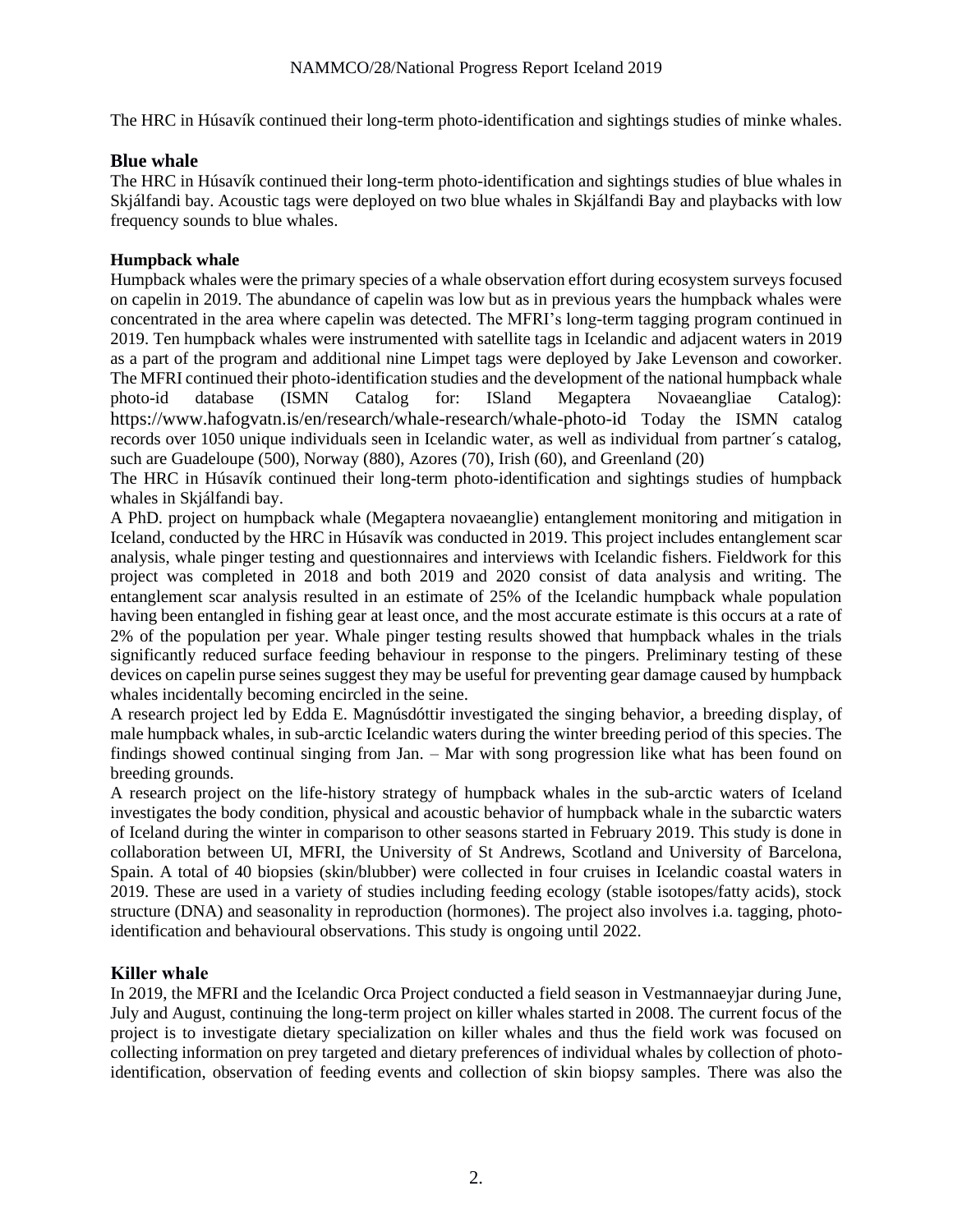addition of a land-based station that allowed for broader monitoring of variations in the occurrence of killer whales and other cetaceans in the local marine ecosystem. The first catalogue of stereotyped calls produced by the Icelandic population of killer whales was published as a MFRI report (see section V), which should aid in repertoire comparisons with other areas and ongoing and future passive acoustic monitoring efforts.

### **Long-finned pilot whale**

A comprehensive research project started in 2019 and is currently ongoing compiling photo-identifications from as many locations as possible of pilot whales to produce the first photo-identification catalogue of pilot whales in Iceland. In addition, the behaviour of pilot whales has been studied in Vestmannaeyjar during interactions with killer whales. Finally, studies on the ecology of pilot whales have also started by collecting samples of all available stranded animals in the MFRI tissue bank to analyse for stable isotopes of carbon and nitrogen. The aim is to gather knowledge on this species in Iceland that could help us understand the factors driving the unusually high number of strandings that occurred in 2019, such as understanding its occurrence in Icelandic coastal waters, the prey targeted by the species and whether that has changed in recent times.

### **White-beaked dolphins**

The HRC in Húsavík continued their long-term photo-identification and sightings studies of white-beaked dolphins in Skjálfandi bay. C-PODS were deployed in Skjálfandi Bay for detection of white-beaked dolphins.

### **Harbour porpoise**

Collaboration of the MFRI with the University of Potsdam on harbour porpoise genetic research is ongoing (Lah et al. 2016). Among the objectives of this study is estimation of population size based on close kin analysis. Preliminary results were presented to the workshop *Joint IMR/NAMMCO International Workshop on the Status of Harbour Porpoises in the North Atlantic* in Tromsö in December 2018. Since 2017 fishermen received a payment for each harbour porpoise DNA tissue sample that they sent in to the MFRI, and this resulted in an increased number of samples obtained. In 2019 received samples were 135, which is less than the around 200 samples that were received in the earlier years. No payment will be offered to fishermen in 2020. In addition, samples will continue to be included from bycaught porpoises in the annual gillnet survey around Iceland in the spring (18 in 2019) and occasional samples from stranded animals. The total number of samples collected since 2013 is now similar to the number collected in 1991 to 2001. Genetic analyses have now been completed for the entire set of harbour porpoise samples (2109 specimens typed at 13 microsatellites, one sex-determining locus, and the mitochondrial control region). This data will be analyzed in 2020 regarding affinity of Icelandic porpoises to other regions of the North Atlantic as well as with regard to population structure within Iceland. Towards the latter, microsatellite data are used to infer Parent-Offspring (PO) pairs which will inform about local movements. PO pair inferences will also be used to obtain estimates of population size/abundance and trend by comparison of the two sampling periods.

New analyses on nuclear Single Nucleotide Polymorphisms (SNPs) have been performed on 150 harbour porpoise specimens from the North Atlantic, including 12 specimens from Iceland. These analyses yielded 26,320 informative SNPs which are currently used for population structure assessment across the entire North Atlantic.

Efforts to estimate bycatch of harbour porpoises in fisheries continued at the MFRI. Status of this work will be reported to the WG on Bycatch in Copenhagen in April 2020.

Acoustic porpoise deterrents (pingers) were tested for the first time in the Icelandic cod gillnet fishery in April of 2017, but their use showed no reduction in porpoise bycatch, as 7 porpoises got caught in nets with pingers, while 5 porpoises got caught in control nets nearby. Another type of porpoise deterrents (PALs)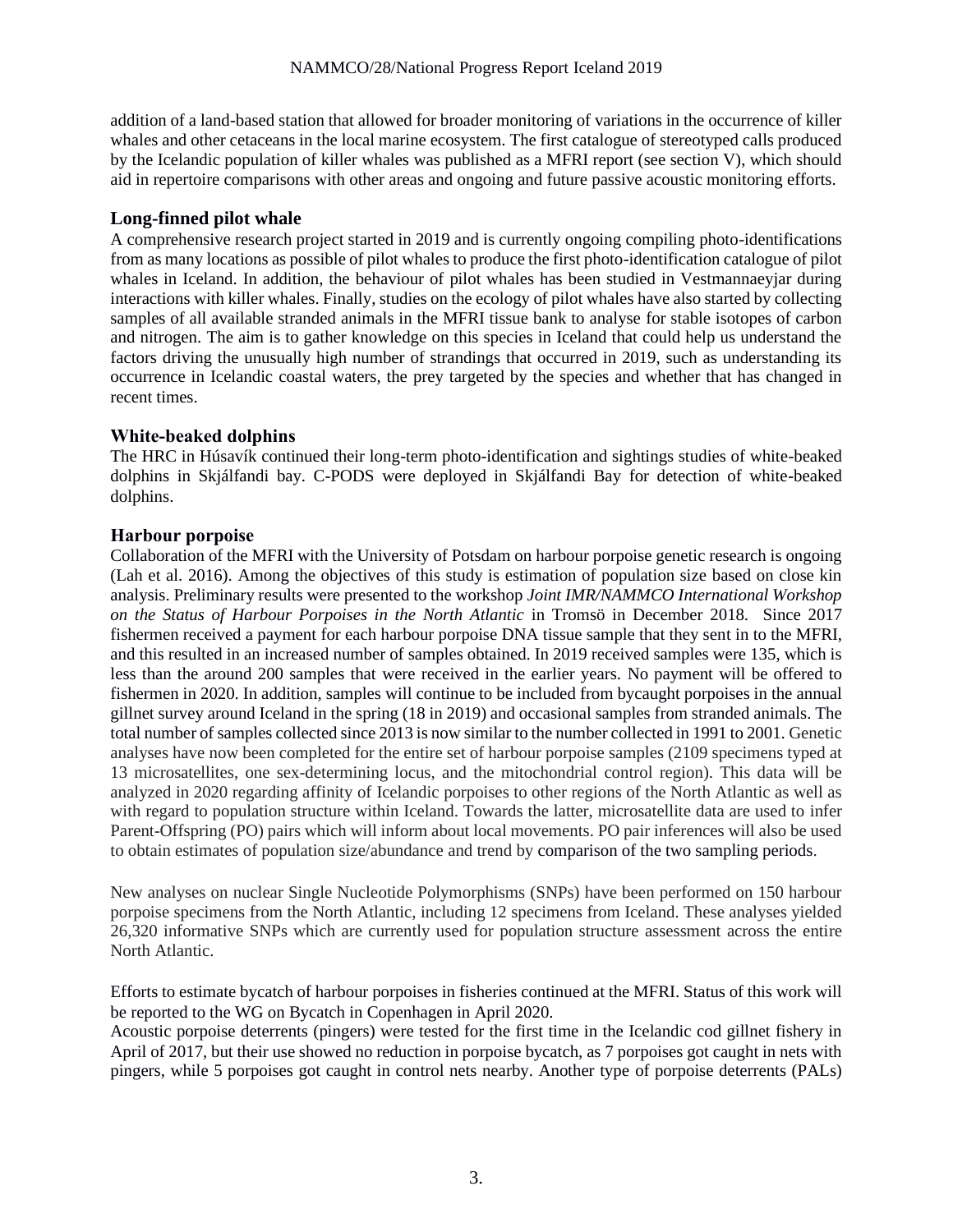were tested in the cod gillnet fishery in April of 2018 and like the pingers, showed no reduction in porpoise bycatch as 12 porpoises were caught in nets with the devices, while 11 porpoises got caught in the control nets. A pinger with a different signal was tested in 2019, but no porpoises were caught. Further trials with that pinger will be conducted in April 2020.

C-PODS were deployed in Skjálfandi Bay for detections of harbour porpoises.

### **Other (multi) cetacean species**

A total of 37 stranding events of cetacean was recorded by the MFRI in 2019 whereof 15 were long-finned pilot whales, including three mass stranding, the largest group consisting of 60 animals beached in a remote area at NE-Iceland. Another group of 50 stranded pilot whales were discovered by helicopter pilot in a remote area West-Iceland. One group of around 30 beached in Garður, Reykjanes peninsula. Of that group 14 died on the beach while the rest was pushed out again.

### **Harbour seals**

A new harbour seal census was conducted by MFRI and ISC during the moulting period of 2018 and the results were published in 2019 (Granquist and Hauksson, 2019a). In total, 4,168 harbour seals were observed, which after correction factors had been applied resulted in an estimated population size of 9,434 (CI 95%= 6,149-12,726). Efforts are taken by MFRI and ISC to improve knowledge on population demographics and factors contributing to mortality and/or affecting the status of the population. Research on timing of pupping period and pup production was initiated in 2009 and analysis and manuscript preparation carried out during 2019. A new project was initiated in 2018, where haul-out behavior was monitored by using camera traps and analysis continued during 2019. The results from the project will increase knowledge in factors affecting haul-out behaviour and will assist in improving census design. Efforts to estimate bycatch of harbour seals in fisheries continued at the MFRI.

A study on the effect of land- and boat-based tourism on the spatial and behavioural haul-out patterns of harbour seals was initiated by ISC and MFRI in 2008 and continued during 2019. The study includes interdisciplinary cooperation with researchers from Holar University Collage, University of Iceland, Griffith University in Australia, Stockholm University in Sweden. The interdisciplinary research focus on research on best practice, management of seal watching and development of an ethical framework.

A study conducted in co-operation between MFRI, ISC, UI and University of Aarhus, Denmark on vocalisations and behaviour of male Icelandic harbour seals during the mating season continued during the year.

A study of harbour seal genetics was initiated in 2016, in cooperation between MFRI, ISC and the Natural history museum of Denmark and analysis continued during 2019.

Efforts to estimate bycatch of harbour seals in fisheries continued at the MFRI. Results of the estimates in the lumpsucker gillnets fishery can be found here: [https://www.hafogvatn.is/is/moya/extras/medafli](https://www.hafogvatn.is/is/moya/extras/medafli-fugla-og-sjavarspendyra)[fugla-og-sjavarspendyra](https://www.hafogvatn.is/is/moya/extras/medafli-fugla-og-sjavarspendyra)

### **Grey seals**

To estimate the current status of the Icelandic grey seal population, an aerial census was conducted by MFRI in cooperation with ISC during the pupping period in 2017 and results were published in 2019 (Granquist and Hauksson 2019b). The peak of the pupping period varied from 2 October (Frameyjar in Breiðafjörður, West Iceland) to 24 October (Strandir, North West Iceland). Based on the estimated pup production (1452;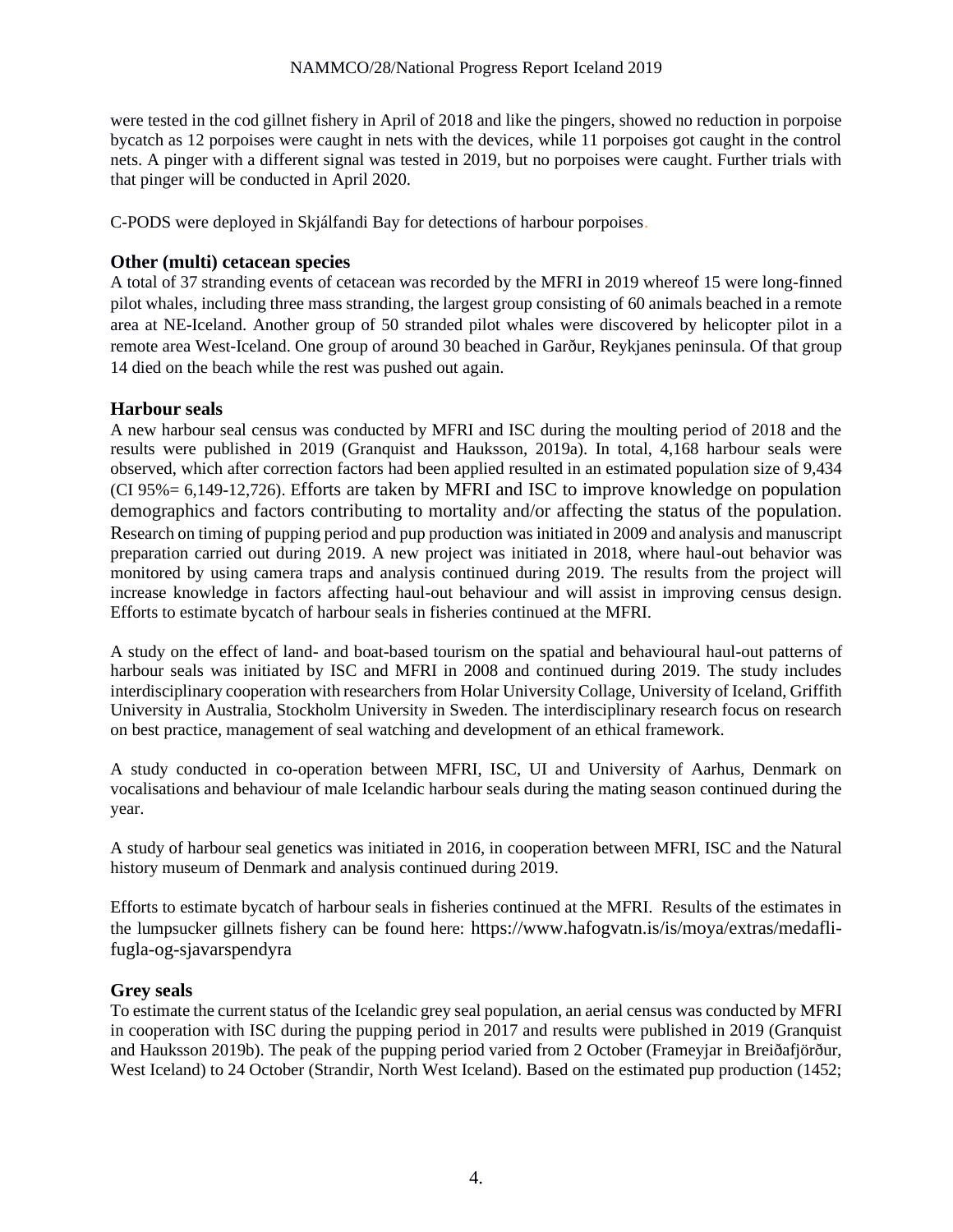95% CI=1385-1529), the total population size was estimated to be 6269 (95% CI=5375-7181). Breiðafjörður was the most important pupping area in Iceland, with 58% of the total pup production in 2017.

A project was initiated in October 2016 where five grey seal pups were tagged with satellite tags to map habitat use and the results were published in 2019 (Baylis et al. 2019).

A study of grey seal genetics was initiated in 2016, in cooperation between MFRI, ISC, the Natural history museum of Denmark and Main University, and analysis continued during 2019.

Efforts to estimate bycatch of grey seals in fisheries continued at the MFRI. Results of the estimates in the lumpsucker gillnets fishery can be found here: [https://www.hafogvatn.is/is/moya/extras/medafli-fugla](https://www.hafogvatn.is/is/moya/extras/medafli-fugla-og-sjavarspendyra)[og-sjavarspendyra](https://www.hafogvatn.is/is/moya/extras/medafli-fugla-og-sjavarspendyra)

### **Other (multi) pinniped species**

A project investigating environmental toxicants in seals in Icelandic waters was initiated by MFRI during 2017 and analysis continued in 2019. Very little is known about contaminants in Icelandic seal populations. The focus of the project is to investigate the contents of new contaminants of concern in marine mammals, including new brominated flame retardants and PFAS (per- and polyfluoroalkyl substances). The project is an international cooperation between Sweden (Naturhistoriska Riksmuséet and Stockholm University), Greenland (Grönlands Naturinstitut) and MFRI (Iceland).

### **III ONGOING (CURRENT) RESEARCH**

### **Pinnipeds**

A harbour seal aerial census is planned in 2020.

### **Cetaceans**

A new research project on northern bottlenose whales around Iceland has been initiated in Jan 2020 by the University of Iceland in collaboration with MFRI and others. This three-year project will use long-term acoustic monitoring, satellite tags and surface observations to provide new insights into the species' movement ecology (why, when, which and where animals move) and their vulnerability to high-intensity anthropogenic noise, such as seismic airguns and naval sonar.

# **IV ADVICE GIVEN AND MANAGEMENT MEASURES TAKEN**

### **Cetaceans**

Based on assessments conducted by the Scientific Committees of NAMMCO and the IWC, the MFRI recommended in 2017 that annual catches in 2018-2025 do not exceed 161 fin whales on the East Greenland – West Iceland management area and 48 fin whales in the East Iceland-Faroes management area. On the same basis the MFRI recommended in 2018 maximum annual takes of 217 common minke whales in the Icelandic continental shelf (CIC) area during 2018-2025. In 2019, Icelandic authorities issued a regulation on catch limits according to this advice for the period 2019-2023 (annual catch of 161 fin whales and 217 common minke whales). Despite the issued quotas, no whaling occurred in Icelandic waters in 2019.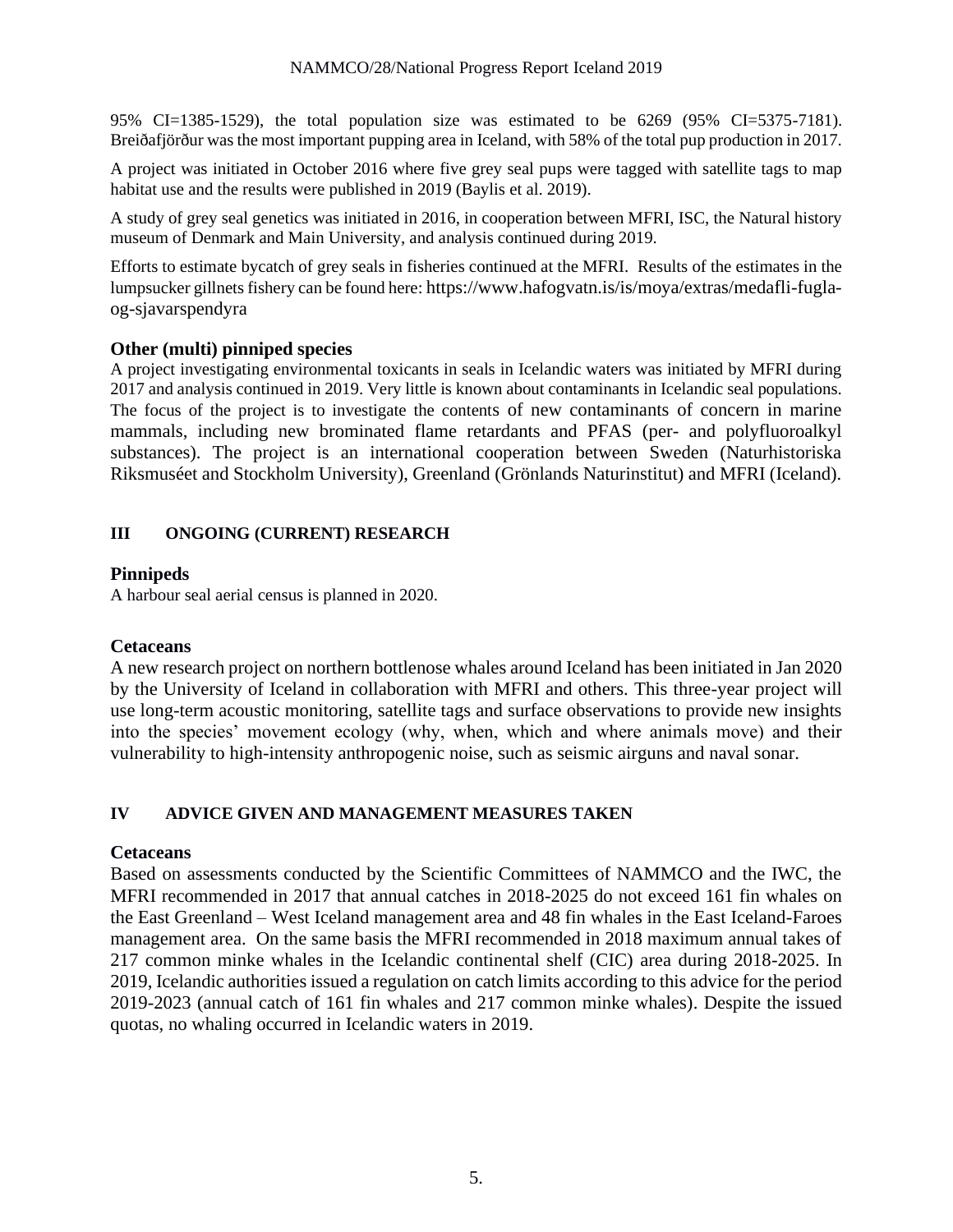# **Pinnipeds**

Harbour seals: To raise the numbers in the population to acceptable levels MFRI advices that direct hunt should be banned and that actions must be taken to reduce by-catch of seals in commercial fisheries. If limited hunting will be allowed, MFRI advices that a hunting management system should be initiated, and that reporting of all seal hunt should be mandatory. MFRI further advices that attempts to minimize anthropogenic disturbance of harbour seal colonies are initiated, in particular during breeding and moulting seasons between May and August.

Grey seals: The governmental management objective from 2005 states that the Icelandic grey seal population size should be kept above 4100 animals, which corresponds to the observed population size from 2004. The population is currently estimated to 6300 animals, which is above the management objective. If the population decreases significantly measures will be taken to reverse the trend. Close monitoring of the population is advised. MFRI advices that actions must be taken to reduce by-catch of grey seals in commercial fisheries. MFRI also advices that a hunting management system should be initiated, and that reporting of all seal hunt should be mandatory.

# **V PUBLICATIONS AND DOCUMENTS**

# **Peer-reviewed publications in 2019**

- Baylis, A. M., Þorbjörnsson, J. G., dos Santos, E., & Granquist, S. M. (2019). At-sea spatial usage of recently weaned grey seal pups in Iceland. Polar Biology, 42(11); 2165–2170. DOI: [10.1007/s00300-019-02574-5](https://www.researchgate.net/deref/http%3A%2F%2Fdx.doi.org%2F10.1007%2Fs00300-019-02574-5?_sg%5B0%5D=eN87Vje5CPp5L4IIOuED5ivbP6wq_gcx7EuwKWdTNVV7pEUmQVWBosCjAR6nJkdx9LLXQArMOyzpK03tfjcHKtVm5A.npTVcyi8H22jz9GNToUE51n4jRZaHg0laB8w06CIeSC8sMQqY4v8A78fkQS0RWDxjgeVtY8HH0KPSZCmf9Hqyw)
- Basran, C. J., Bertulli, C. G., Cecchetti, A., Rasmussen, M. H., Whittaker, M. & Robbins, J. 2019. First estimates of entanglement rate of humpback whales Megaptera novaeangliae observed in coastal Icelandic waters. Endangered Species Research 38: 67–77. <https://doi.org/10.3354/ESR00936>
- Basran, C.J., Woelfing, B., Neuman, C., Rasmussen, M. H. 2019. First analysis of behavioural responses of humpback whales (Megaptera novaeangliae) to two acoustic alarms in a northern feeding ground off Iceland. Unpublished preprint. Available from: <https://www.biorxiv.org/content/10.1101/741553v1>
- Cabrera, A. A.; Hoekendijk, J. P. A.; Aguilar, A.; Barco, S. G.; Berrow, S.; Bloch, D.; Borrell, A.; Cunha, H. A.; Dalla Rosa, L.; Dias, C. P.; Gauffier, P.; Hao, W.; Landry, S.; Larsen, F.; Martín, V.; Mizroch,S.; Oosting, T.; Øien, N.; Pampoulie, C.; Panigada, S.; Prieto, R.; Ramp, C.; Rivera-Léon, V.; Robbins, J.; Ryan, C.; Schall, E.; Sears, R.; Silva, M. A.; Urbán, J.; Wenzel, F. W.; Palsbøll, P. J.; Bérubé, M. 2019: Fin whale (Balaenoptera physalus) mitogenomics: A cautionary tale of defining sub-species from mitochondrial sequence monophyly. Molecular Phylogenetics and Evolution, 135: 86–97.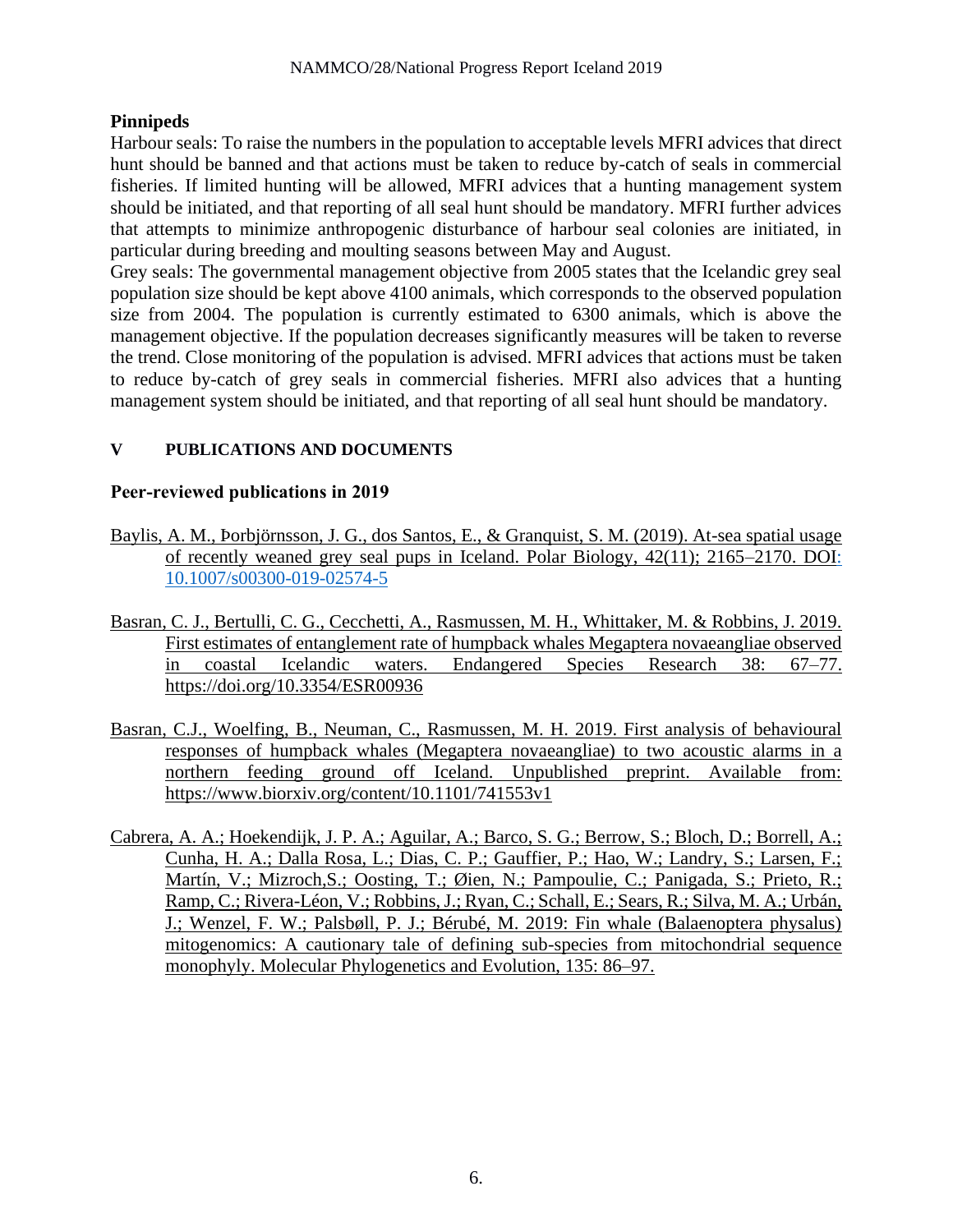- Dietz R, Letcher RJ, Desforges J-P, Eulaers I, Sonne C, Wilson S, Andersen-Ranberg E, Basu N, Barst BD, Bustnes JO, Bytingsvik J, Ciesielski TM, Drevnick PE, Gabrielsen GW, Haarr A, Hylland K, Jenssen BM, Levin M, McKinney MA, Nørregaard RD, Pedersen KE, Provencher J, Styrishave B, Tartu S, Aars J, Ackerman JT, Rosing-Asvid A, Barrett R, Bignert A, Born EW, Branigan M, Braune B, Bryan CE, Dam M, Eagles-Smith CA, Evans M, Evans TJ, Fisk AT, Gamberg M, Gustavson K, Hartman CA, Helander B, Herzog MP, Hoekstra PF, Houde M, Hoydal K, Jackson AK, Kucklick J, Lie E, Loseto L, Mallory ML, Miljeteig C, Mosbech A, Muir DCG, Nielsen ST, Peacock E, Pedro S, Peterson SH, Polder A, Rigét FF, Roach P, Saunes H, Sinding M-HS, Skaare JU, Søndergaard J, Stenson G, Stern G, Treu G, Schuur SS, Víkingsson G (2019) Current state of knowledge on biological effects from contaminants on arctic wildlife and fish. Sci Total Environ 696:133792. <https://doi.org/10.1016/j.scitotenv.2019.133792>
- Foote AD, Martin MD, Louis M, Pacheco G, Robertson KM, Sinding M-HS, Amaral AR, Baird RW, Baker CS, Ballance L, Barlow J, Brownlow A, Collins T, Constantine R, Dabin W, Dalla Rosa L, Davison NJ, Durban JW, Esteban R, Ferguson SH, Gerrodette T, Guinet C, Hanson MB, Hoggard W, Matthews CJD, Samarra FIP, de Stephanis R, Tavares S\*, Tixier P, Totterdell JA, Wade P, Gilbert MTP, Wolf JBW and Morin PA 2019 Killer whale genomes reveal a complex history of recurrent admixture and vicariance. Molecular Ecology 28(14): 3427-3444
- Granquist, S.M., Nilsson, P.Å., and Angerbjörn, A. 2019. From Eco-Tourism to Ego-Tourism: Fluctuations in human view on nature over time. Athens Journal of Tourism. 6(3), 195-210. DOI: [10.30958/ajt.6-3-4](https://www.researchgate.net/deref/http%3A%2F%2Fdx.doi.org%2F10.30958%2Fajt.6-3-4?_sg%5B0%5D=mrqCYI8D9Dq4ugWDsLViLEs7qAkfHPn9MV76iycAePqUTLBUWo9g7GvW6T9IA9zkZInh3CbPfETmCwbGP2-SVSLTkg.4SJ9TEmzjz1kc1Wj-2KUK9LPN-XaVUZR6WjxUq_L1jnwHwM9F9We0eHBdVj8pyNKx1TOTxCpRpUU4dnEmk-ZWA)
- Jourdain E, Ugarte F, Víkingsson G, Samarra F, Ferguson SH, Lawson J, Vongraven D and Desportes G 2019 North Atlantic killer whale Orcinus orca populations: a review of current knowledge and threats to conservation. Mammal Review, doi: 10.1111/mam.12168.
- Magnusdottir, E.E. and Lim, R., 2019. Subarctic singers: Humpback whale (Megaptera novaeangliae) song structure and progression from an Icelandic feeding ground during winter. PloS one, 14(1).
- Moore SE, Haug T, Víkingsson GA, Stenson GB (2019) Baleen whale ecology in arctic and subarctic seas in an era of rapid habitat alteration. Prog Oceanogr 176:102118. [https://doi.org/10.1016%2Fj.pocean.2019.05.010.](https://doi.org/10.1016%2Fj.pocean.2019.05.010)
- Pike DG, Gunnlaugsson T, Desportes G, Mikkelsen B, Vikingsson GA & Bloch D (2019) Estimates of the relative abundance of long-finned pilot whales (Globicephala melas) in the Northeast Atlantic from 1987 to 2015 indicate no long-term trends. NAMMCO Sci Publ 11.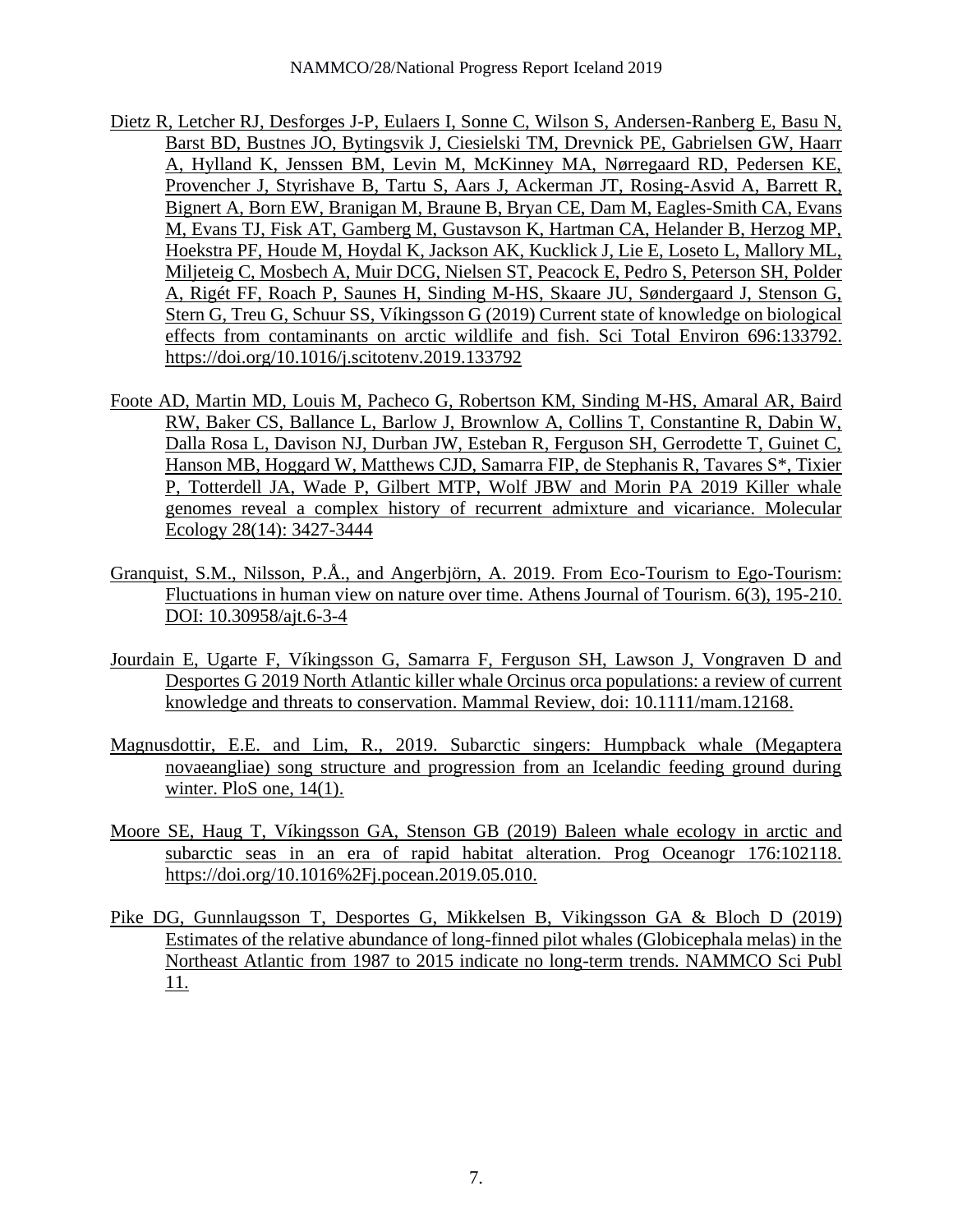- Pike D, Gunnlaugsson T, Mikkelsen B, Halldórsson SD, Víkingsson G (2019) Estimates of the abundance of cetaceans in the central North Atlantic based on the NASS Icelandic and Faroese shipboard surveys conducted in 2015. NAMMCO Sci Publ 11: . [https://doi.org/10.7557/3.4941.](https://doi.org/10.7557/3.4941)
- Pinfield R, Dillane E, Runge AKW, Evans A, Mirimin L, Niemann J, Reed TE, Reid DG, Rogan E, Samarra FIP, Sigsgaard EE and Foote AD (2019) False negative detections from environmental DNA collected in the presence of large numbers of killer whales (Orcinus orca). Environmental DNA, doi: 10.1002/edn3.32
- Rita D, Borrell A, Víkingsson G, Aguilar A (2019) Histological structure of baleen plates and its relevance to sampling for stable isotope studies. Mamm Biol 99:63–70. [https://doi.org/10.1016/j.mambio.2019.10.004.](https://doi.org/10.1016/j.mambio.2019.10.004)
- Vighi M, Borrell A, Víkingsson G, Gunnlaugsson T & Aguilar A (2019) Strontium in fin whale baleen: A potential tracer of mysticete movements across the oceans? Sci Total Environ 650:1224–1230.
- Wensveen, PJ, Isojunno, S, Hansen, RR, von Benda-Beckmann, AM, Kleivane, LK, van IJsselmuide, S, Lam, FPA, Kvadsheim, PH, DeRuiter, SL, Cure, C, Narazaki, T, Tyack, PL & Miller, PJO (2019). Northern bottlenose whales in a pristine environment respond strongly to close and distant navy sonar signals. Proceedings of the Royal Society B: Biological Sciences 286, 20182592. link
- Von Benda-Beckmann, AM, Wensveen, PJ, Prior, M, Ainslie, MA, Hansen, RR, Isojunno, S, Lam, FPA, Kvadsheim, PH & Miller, PJO (2019). Predicting acoustic dose associated with marine mammal behavioural responses to sound as detected with fixed acoustic recorders and satellite tags. Journal of the Acoustical Society of America 145, 1401-1416.

# **Thesis**

- Brown, Justin (2019). Abundance and distribution shifts of humpback whales (Megaptera novaeangliae) in Ísafjarðardjúp. Master thesis. University of the Westfjord.
- Gose, Marc-Alexander (2019) Population genetic analyses of north-east Atlantic humpback whales (Megaptera novaeangliae) on the coast of Iceland. MS thesis Ruhr-Universität Bochum. 86 pp.
- Morin, KP (2019). Investigating the Migratory Movement of Humpback Whales (Megaptera novaeangliae) between Husavik, Iceland and Greenland using Photo-identification. Master thesis. University of the Westfjord, 70pp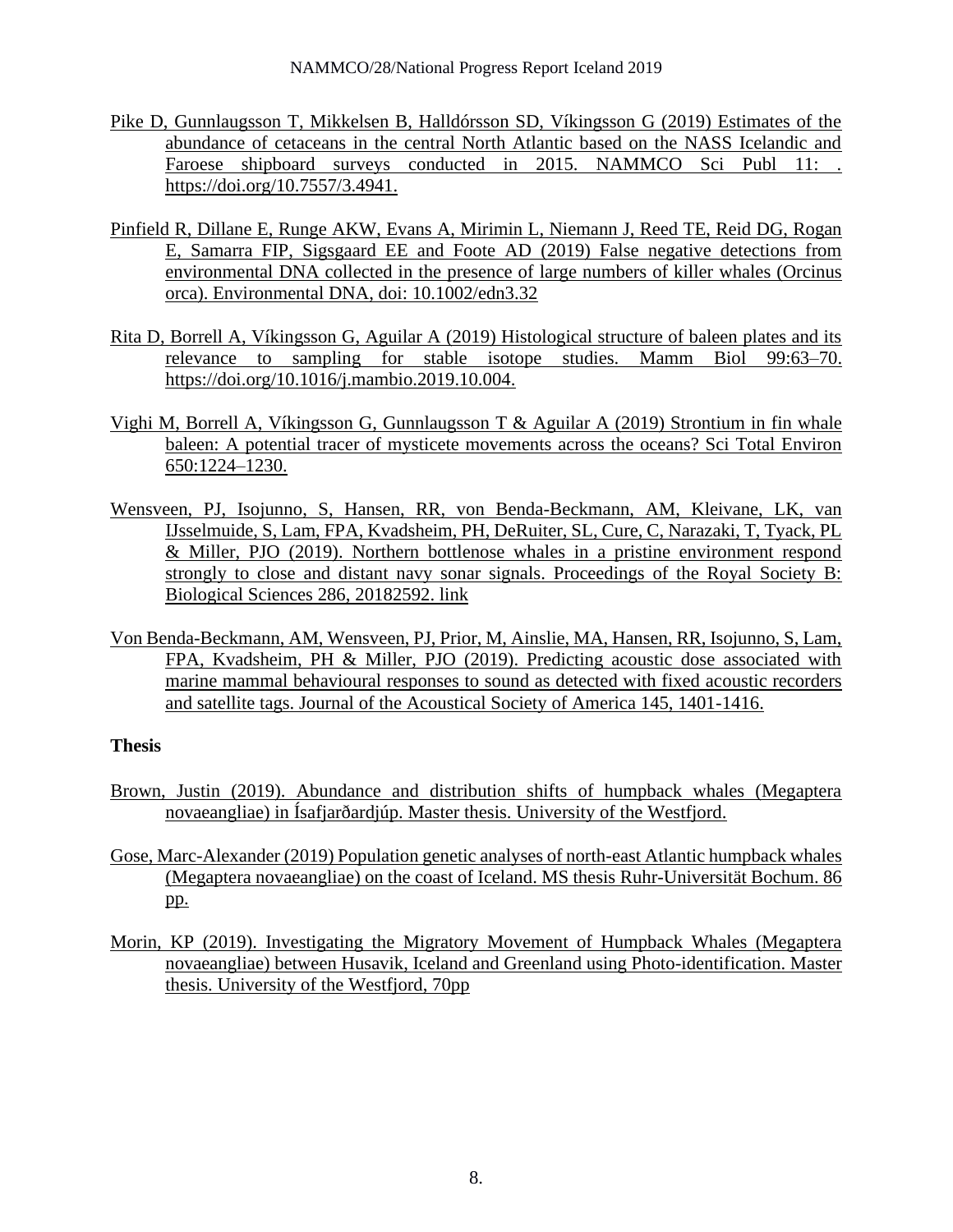# **Reports/Conference abstracts**

- Albrecht, S and Rasmussen, MH (2019). Habitat use of minke whales in Skjálfandi Bay, North Iceland. Worlds Marine Mammal conference, Barcelona, Spain.
- Aquino, J.F., Granquist, S.M. and Burns, G.L. (2019) An Ethical Framework for Seal Watching Management Development. Seals and society in Húnaflói, past and present: Interdisciplinary seminar at the University of Iceland Research Centre in Northwestern Iceland. 13 April 2019. Skagaströnd, Iceland.
- Autenrieth, Marijk, Katja Havenstein, Ljerka Lah, Josefin Saeurich, Julia Ucar, Aylin Savas, Stefanie Hartmann,Harald Benke, Iwona Pawliczka, Anna Roos, Ursula Siebert, Thorvaldur Gunnlaugsson, Gisli Vikingsson, Alice B. Dennis, Ralph Tiedemann (2019). A genomic approach to contemporary local adaptation in a marine mammal, the harbour porpoise (Phocoena phocoena) in the Baltic Sea SMBE conference 2019 (abstract).
- Autenrieth, Marijke, Katja Havenstein, Binia De Cahsan, Morten Tange Olsen, Harald Benke, Iwona Pawliczka, Anna Roos, Ursula Siebert, Thorvaldur Gunnlaugsson, Gísli Víkingsson, Alice Dennis, Ralph Tiedemann Nynne Nielsen, Vincent Biard, Jonas Teilmann, Gísli Víkingsson, Garry Stenson, Jack Lawson, Ljerka Lah, Ralph Tiedemann, Manh Cuong Ngo, Mads Peter Heide-Jørgensen, Morten Tange Olsen. 2019. Bridging population genomics and conservation for harbour porpoises (Phocoena phocoena) in the North Atlantic and adjacent waters. World Marine Mammal Conference Barcelona, Spain, 9-12 Dec 2019 (abstract).
- Basran, C, Woelfing, B, Neumann, C and Rasmussen, MH (2019). Analysis of humpback whale (Megaptera novaeangliae) behavioural response to two acoustic deterrent devices (ADDs) in their Icelandic feeding ground. Worlds Marine Mammal conference, Barcelona, Spain.
- Calvo, MO and Rasmusen, MH (2019). Harbor porpoise (Phocoena phocoena) annual and seasonal distribution in Skjálfandi Bay, Iceland. Using opportunistic data over the past 10 years (2009-2018) collected from whale watching platforms. Worlds Marine Mammal conference, Barcelona, Spain.
- Dodds, F, Grove, T, Tan, B, Rasmussen, MH and Henry, L-A (2019). Assessing summer body condition of humpback and blue whales using an Unmanned Aerial System (UAS) in Skjálfandi Bay, Northern Iceland. Worlds Marine Mammal conference, Barcelona, Spain.
- Fontaine, M. C., Chehida, Y.B., Aguilar, A., Borrell, A., Marisa, F., Taylor, B., Rojas-Bracho, L., Robertson, K., Thumloup, J., Schumacher, C., Harkins, T., Víkingsson, G., Romiguier, J., Sabot, F., Morin, P., 2019. The evolutionary history of the porpoise family across the speciation continuum through the lens of a comparative genomic approach: Putting conservation issues into an evolutionary framework. World Marine Mammal Conference Barcelona, Spain, 9-12 Dec 2019 (abstract).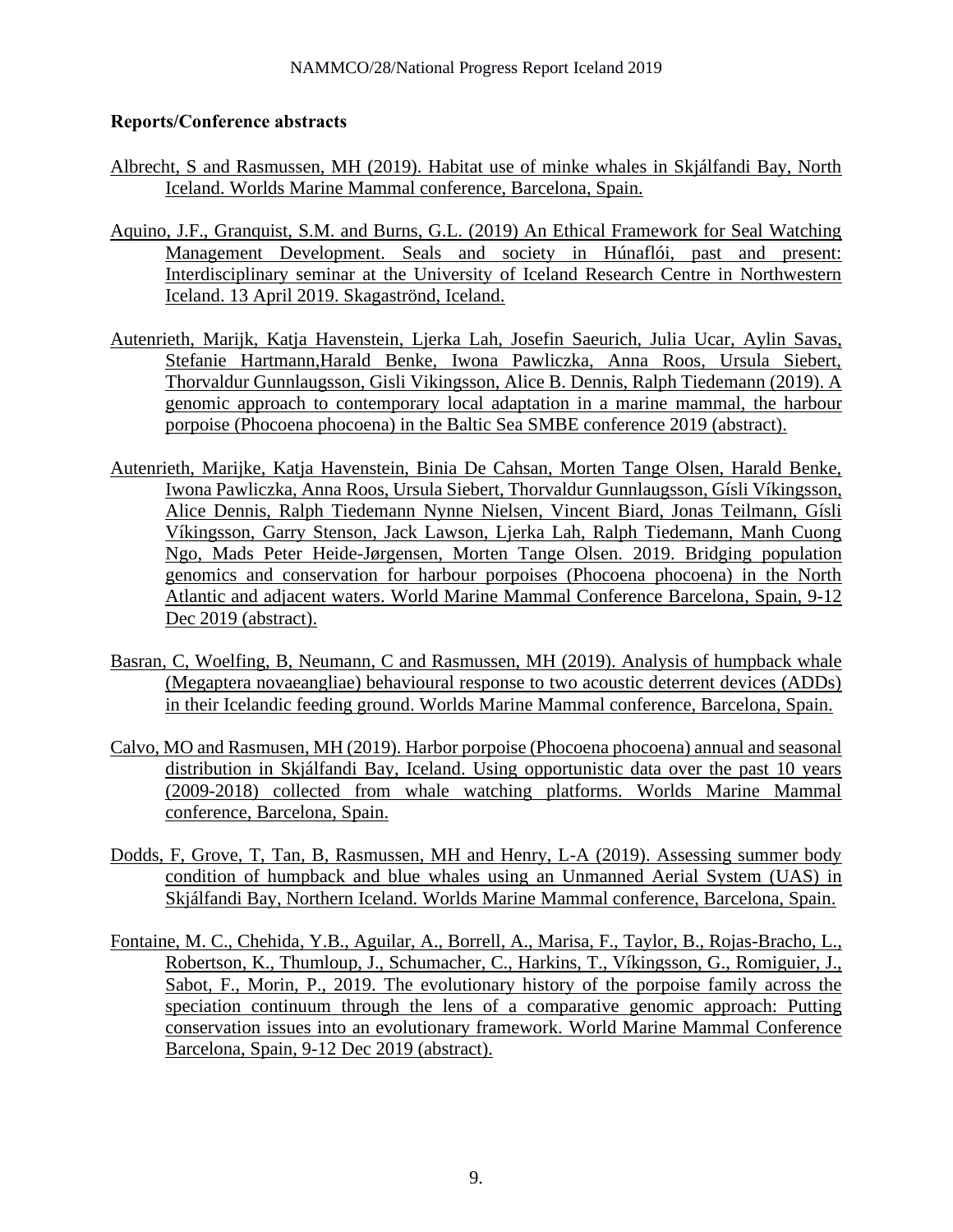- Garcia-Garin, Odei, Asunción Borrell, Ethel Eljarrat, Berta Sala, Morgana Vighi, Gísli Víkingsson, Valérie Chosson, Alex Aguilar. 2019. First evidence of OPFRs presence in fin whales. Poster at World Marine Mammal Conference Barcelona 2019 (abstract).
- Garcia-Vernet, Raquel Alex Aguilar, Gísli Víkingsson, Sverrir Halldorsson, Asunción Borrell 2019. Resource partitioning between five species of mysticeti inhabiting Icelandic waters. Poster at World Marine Mammal Conference Barcelona, Spain, 9-12 Dec 2019 (abstract).
- Gauffier, Pauline, Asunción Borrell, Monica Silva, Gísli Víkingsson, Alfredo López Fernández, Joan Giménez, Ana Colaço, Sverrir Halldorsson, Morgana Vighi, Renaud de Stephanis, Rui Prieto, Alex Aguilar. 2019. Further insight into fin whale subpopulation structure in the eastern North Atlantic. Poster at World Marine Mammal Conference Barcelona, Spain, 9- 12 Dec 2019 (abstract).
- Gose, Marc-Alexander, Christophe S. Pampoulie, Sverrir Halldorsson, Marianne Helene Rasmussen, Gísli Víkingsson, Maximilian Schweinsberg, Ralph Tollrian. 2019. Genetic variability and social structure in north-east Atlantic humpback whales (Megaptera noveangliae) off the Icelandic coast. Poster at World Marine Mammal Conference Barcelona, Spain, 9-12 Dec 2019 (abstract).
- Granquist, S.M. and Hauksson, E. 2019a. Population estimate, trends and current status of the Icelandic harbour seal (Phoca vitulina) population in 2018 [Landselstalning 2018: Stofnstærðarmat, sveiflur og ástand stofns]. Marine and Freshwater Research Institution, HV 2019-36. Reykjavík 2019. 22pp.
- Granquist, S.M. and Hauksson, E. 2019b. Aerial census of the Icelandic grey seal (Halichoerus grypus) population in 2017: Pup production, population estimate, trends and current status [Útselstalning 2017: Stofnstærðarmat, sveiflur og ástand stofns]. Marine and Freshwater Research Institution, HV 2019-02. Reykjavík 2019. 19 pp. <https://www.hafogvatn.is/static/research/files/1549015805-hv2019-02pdf>
- Granquist, S. (2019). The triangle drama; an ecological perspective of anthropogenic interactions with seal populations in Iceland. Seals and society in Húnaflói, past and present: Interdisciplinary seminar at the University of Iceland Research Centre in Northwestern Iceland. 13 April 2019. Skagaströnd, Iceland.
- Groove, T, Homer, N, Romanov, M, Henry, L-A and Rasmussen, MH (2019). Estimating circulating concentrations of cortisol in large whales via blow sample collection with an unmanned aerial vehicle. World Marine Mammal Conference Barcelona, Spain, 9-12 Dec 2019 (abstract).
- Halldórsson, Sverrir Daníel, Thorvaldur Gunnlaugsson, Valérie Chosson, Gísli Víkingsson 2019. Cetacean strandings in Iceland 1980-2018. Poster at World Marine Mammal Conference Barcelona, Spain, 9-12 Dec 2019 (abstract).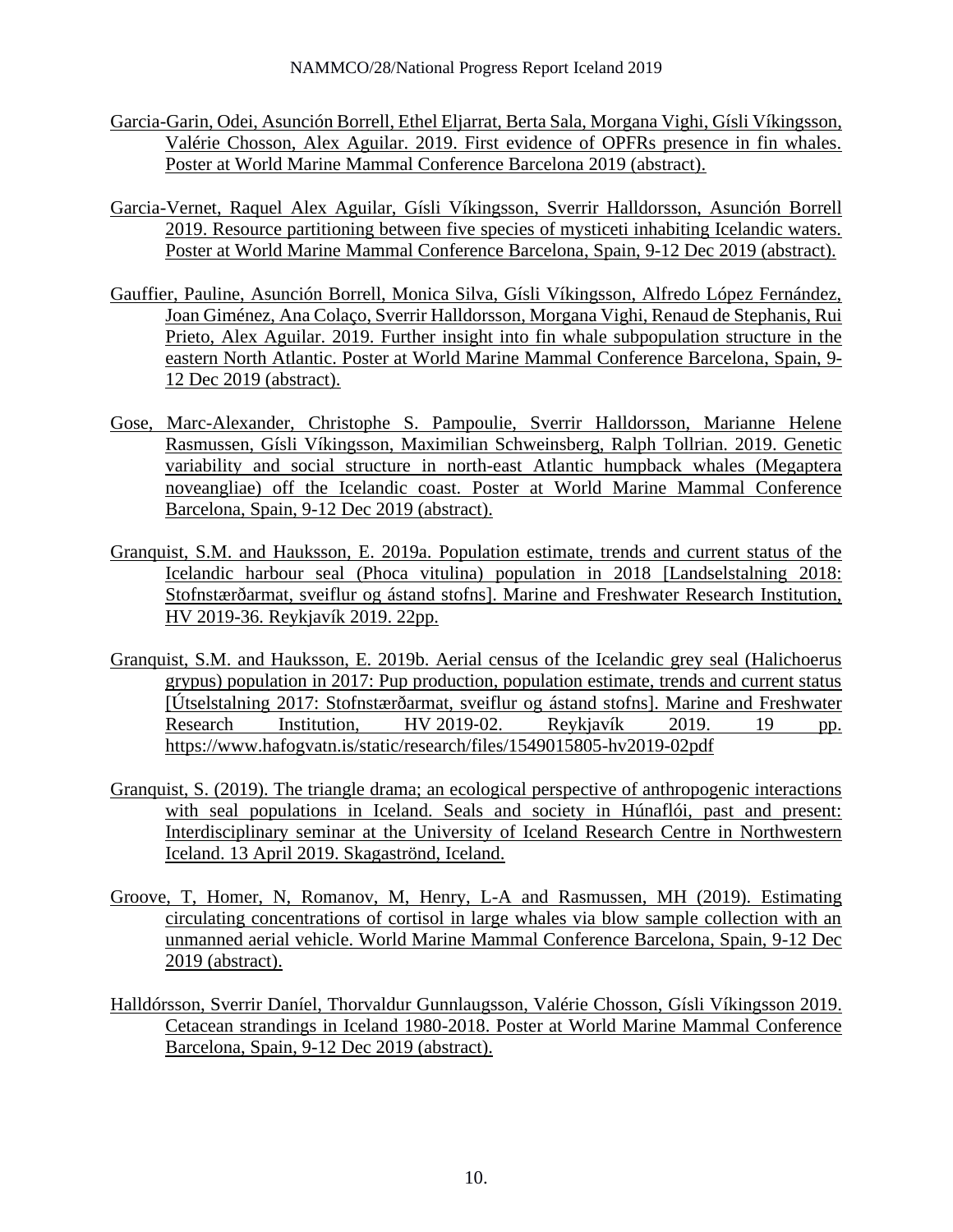- Iwate, T, Akamatsu, T, Schnitzler, J, Rasmussen, MH, Baltzer, J, Lucke, K, Aogi, K, Sato, K, Wahlberg, M and Sibert, U (2019). Growls and downsweeps: Foraging ground vocalisations of blue whales. World Marine Mammal Conference Barcelona, Spain, 9-12 Dec 2019 (abstract).
- Kyhn, L, Beedholm, K, Rasmussen, MH, Amundin, M and Madsen, PT (2019). Do porpoises (Phocoena phocoena) have an acoustic fovea? World Marine Mammal Conference Barcelona, Spain, 9-12 Dec 2019 (abstract).
- Madsen, R, Rasmussen, MH, Olsen, MT, Lydersen, C, Vikingson, GA, Kovacs, KM, Palner, MKH Bertelsen, JL, Jacobsen, JS, Jørgensen, MS, Whittaker, M, Jacobsen, T, Scott, J and Iversen, MR (2019). The migratory movements of blue whales (Balaenoptera musculus) inhabiting Arctic and Sub-Arctic areas of the Northeast Atlantic. Dansk Havpattedyr Symposium, Odense, Denmark
- Magnúsdóttir, Edda Elísabet Ailsa Hall, Christophe S. Pampoulie, Gísli Víkingsson, Patrick Miller. 2019. Subarctic winter whales: An overwintering strategy of humpback whales in Icelandic waters. Poster at World Marine Mammal Conference Barcelona, Spain, 9-12 Dec 2019 (abstract).
- McGinty, N, Rasmussen, MH and Bertulli, C (2019). Using multi-model ensemble forecasting to identify key feeding habitat for four cetacean species in Icelandic coastal waters. World Marine Mammal Conference Barcelona, Spain, 9-12 Dec 2019 (abstract).
- Neyman, Lisa, Nadya Ramirez-Martinez, Gísli Víkingsson, Bjarni Mikkelsen, Philip Hammond. 2019. Cetacean habitat use in the Central North Atlantic: A comparison between baleen whales and deep-diving odontocetes. Poster at World Marine Mammal Conference Barcelona, Spain, 9-12 Dec 2019 (abstract).
- Nielsen, N.E.H., Biard, V., Teilmann, J., Víkingsson, G. Stenson, G., Lawson, J., Lah, L., Tiedemann, R., Ngo, M.C., Heide-Jörgensen, M.P, Olsen, M.T. 2019. The Greenlandic harbour porpoise – a separate ecotype? World Marine Mammal Conference Barcelona, Spain, 9-12 Dec 2019 (abstract).
- Petitguyot, M, Groove, T, Senglat, C, Koshiba, D and Rasmussen, M (2019). Mass stranding and unusual sightings of northern bottlenose whales (Hyperoodon ampullatus) in Skjálfandi Bay, Iceland. World Marine Mammal Conference Barcelona, Spain, 9-12 Dec 2019 (abstract).
- Pike, D., Víkingsson, G.A., Gunnlaugsson, Th., and Elvarsson B.Þ. (2019). Comments on document SC/68A/ASI/07 regarding the assessment of North Atlantic fin whales. International Whaling Commission (IWC) document SC/68A/ASI/16 6pp.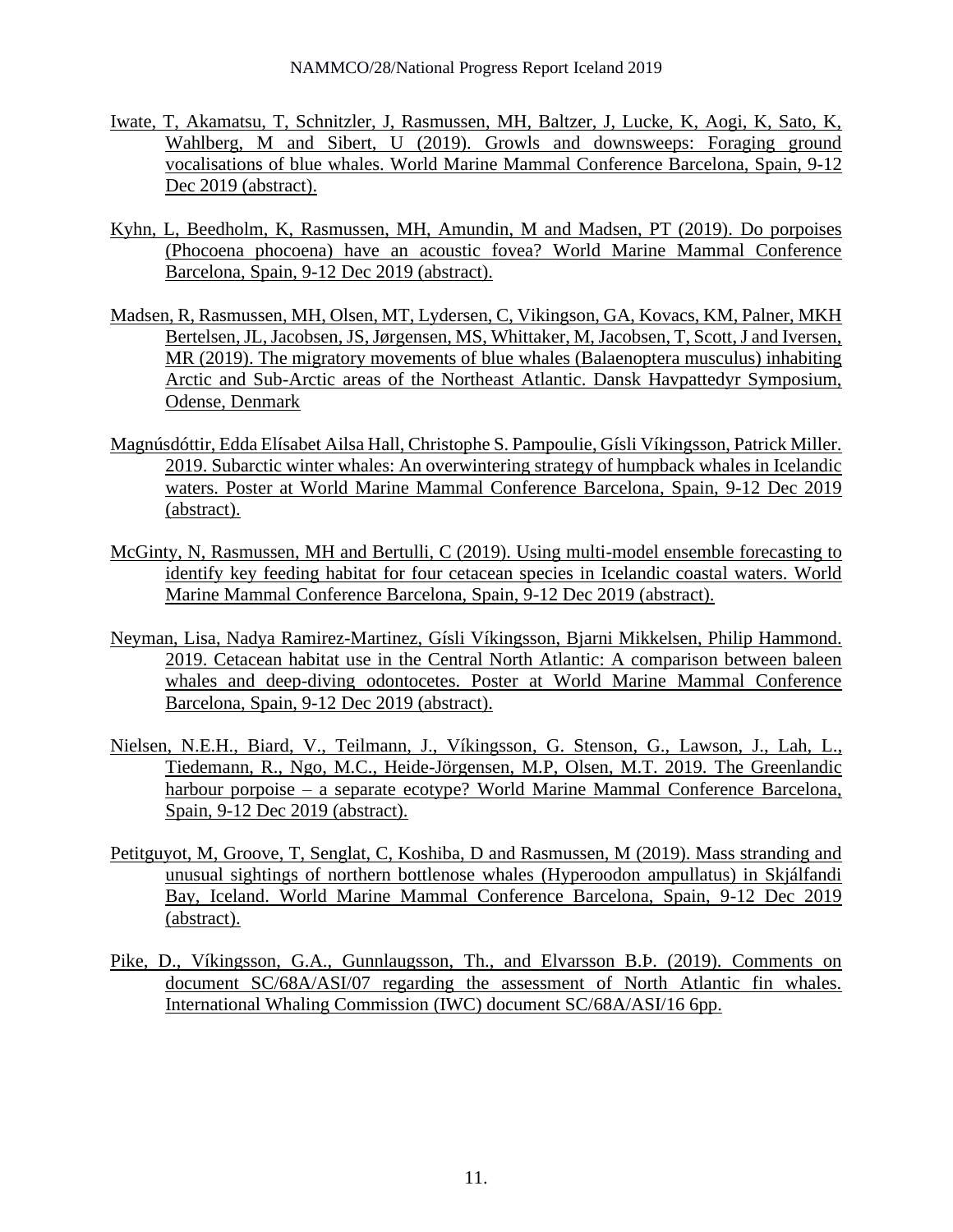- Ramirez-Martinez, N., Víkingsson, G., Öien, N, Mikkelsen, B. Gunnlaugsson, Th., Hammond, P. 2019. Decadal-scale changes in deep diving cetacean distribution in the central and North-East Atlantic. World Marine Mammal Conference Barcelona 2019 (abstract).
- Rasmussen, MH, Wahlberg, M, Schack, HB, Bircher, N, Iversen M and Siebert U (2019). Source levels of blue whales (Balaenoptera musculus) in Iceland measured with a hydrophone array. Dansk Havpattedyr Symposium, Odense, Denmark
- Remili, A., Dietz, R., Sonne, C., Letcher, R.J., Blair, D.,Samarra, F.,Vikingsson, G., Eulaers, I., M. A. McKinney, M.A. (2019). Blubber persistent organic pollutant levels in Icelandic killer whales (Orcinus orca), 2014-2016. Society of Environmental Toxicology and Chemistry North America 40th Annual Meeting. 3–7 November 2019 | Toronto, Ontario, Canada
- Rößler, H. Tougaard, J., Rasmussen, M.H., Granquist, S.M. and Wahlberg, M. (2019). Under water vocalisations of harbour seals in Húnaflói. Seals and society in Húnaflói, past and present: Interdisciplinary seminar at the University of Iceland Research Centre in Northwestern Iceland. 13 April 2019. Skagaströnd, Iceland.
- Samarra, Filipa, Ayça Eleman, Roisin Pinfield, Anna Ólafsdóttir, Guðmundur Óskarsson, Thorvaldur Gunnlaugsson, Gísli Víkingsson. 2019. Killer whale dietary preferences during a period of contrasting availability of prey resources. Poster at World Marine Mammal Conference Barcelona, Spain, 9-12 Dec 2019 (abstract).
- Samarra, Filipa (2019). A decade investigating a top marine predator: the Icelandic Orca Project. ICEBio conference, Reykjavík 17-19. October 2019 (abstract).
- Samarra, Filipa, Halldórsson, S.D., Víkingsson, G.A. Feeding ecology of Icelandic killer whales. ICEBio conference, Reykjavík 17-19. October 2019 (abstract).
- Schleimer, A., Aguilar, A., Barco, S.G., Degollada, E., Berrow, S., Bloch, D., Borrell, A., Cristina, F.M., Gauffier, P., Giard, J., Hao, W., Heide-Jörgensen, M.P., Kovacs, K., Landry, S., Larsen, F., Lydersen, C., Martin, V., Michaud, R., Mikkelsen, B., Pampoulie, C., Panigada, S., Panti, C., Prieto, R., Raga, J.A., Ramp, C., Leon, V.E.R., Robbins, J., Ryan, C., Sears, R., Sigurjónsson, J., Silva, M., Simon, M., Renaud, de S., Urban, J., Víkingsson, G., Wenzel, F., Witting, L., Öien, N., Palsböll, P., Bérubé, M. 2019. Population structure characterised by high within-area relatedness in North Atlantic and Mediterranean Sea fin whales (Balaenoptera physalus). World Marine Mammal Conference Barcelona, Spain, 9- 12 Dec 2019 (abstract).
- Selbmann, Anna, Jörundur Svavarsson, Patrick Miller, Volker B. Deecke, Olga A. Filatova, Ivan D. Fedutin, Edda E. Magnúsdóttir, Claire Lacey, Filipa Samarra (2019). [Variation in killer](http://biologia.is/files/agrip_2019/V33.html)  [whale call types around Iceland.](http://biologia.is/files/agrip_2019/V33.html) ICEBio conference, Reykjavík 17-19. October 2019 (abstract).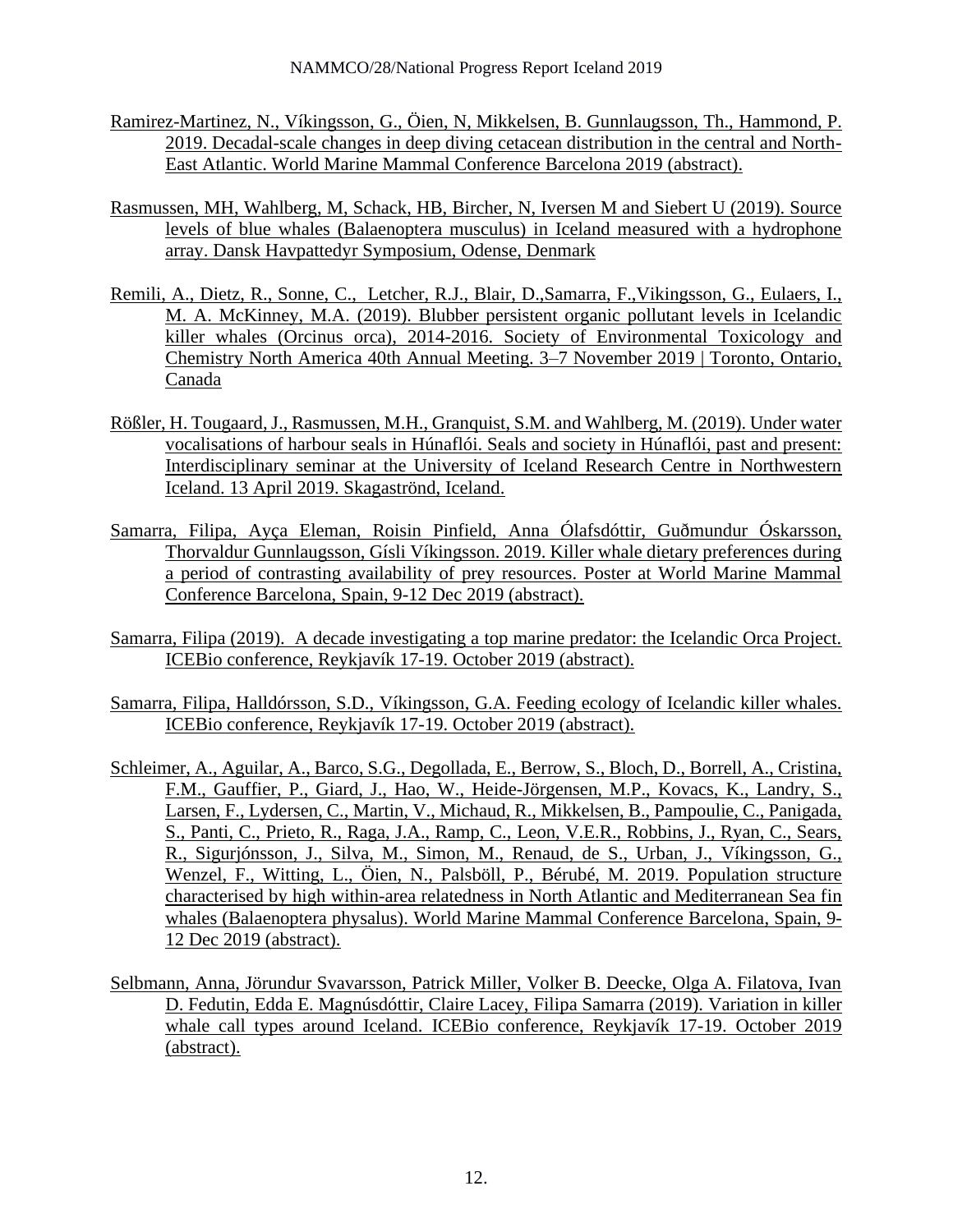- Selbmann A, Deecke VB, Fedutin ID, Filatova OA, Miller PJO and Samarra FIP (2019) A catalogue of pulsed calls produced by killer whales (Orcinus orca) in Iceland 2008-2016. Report of the Marine and Freshwater Research Institute HV2019-23, ISSN 2298-9137
- Shaw, S.D., Berger, M.L., Chen, D., Rosing-Asvid, A., Granquist, S.M. and Roos, A. (2019). Assessing Global Threats of Pollution and Climate Change to Marine Mammals Across Three Oceans. Gulf of Maine 2050 International Symposium. Portland, Main, USA. November 4 – 8, 2019. (Poster).
- Spaan, K., Noordenburg, C., Schultes, L., Roos, A., Shaw, S.D., Berger, M.L., Heide-Jørgensen, M.P., Laidre, K., Granquist, S.M., Plassmann, M.M. and Benskin, J.P. (2019) Spatial trends and tissue distribution of per- and polyfluoroalkyl substances, extractable organic fluorine and total fluorine in marine mammals. Extended abstract. SETAC Europe 29th annual meeting. Helskinki, 26-30 May 2019. Extended abstract.
- Suarez, Marcos, Vania Elizabeth Rivera Leon, Anna Schleimer, Xênia Moreira Lopes, Alex Aguilar, Susan G. Barco, Simon Berrow, Asunción Borrell, Dorete Bloch, Phil Clapham, Eduard Degollada, Fossi Maria Cristina, Pauline Gauffier, Janie Giard, Wensi Hao, Tore Haug, Mads Peter Heide-Jørgensen, Kit M. Kovacs, Scott Landry, Finn Larsen, Christian Lydersen, Vidal Martin, David Mattila, Bjarni Mikkelsen, Tom Oosting, Richard M Pace, III, Christophe S. Pampoulie, Simone Panigada, Cristina Panti, Rui Prieto, Juan Antonio Raga, Christian Ramp, Jooke Robbins, Conor Ryan, Richard Sears, Jóhann Sigurjónsson, Monica Silva, Malene Simon, Renaud de Stephanis, Hans J. Skaug, Jorge Urban, Jurjan van der Zee, Yvonne I. Verkuil, Gísli Víkingsson, Lars Witting, Frederick Wenzel, Nils Øien, Martine Bérubé, Per Palsbøll. 2019. Heteroplasmy; Detection, verification and recurrence in baleen whales. Poster at World Marine Mammal Conference Barcelona, Spain, 9-12 Dec 2019 (abstract).
- Víkingsson, G.A. (2019) Marine Mammals in the Northeast Atlantic Ecosystems. EUfishmel conference. 29.August 2019 (abstract).

# **VI APPENDIX 1 - CATCH DATA**

Catch data for pinnipeds are under re-evaluation and should not be considered reliable at this stage.

#### **VII APPENDIX 2 - BY-CATCH DATA a. Short narrative**

Bycatch of marine mammals was monitored in all major fisheries in Icelandic waters in 2019, through logbook submissions, reports from onboard inspectors from the Directorate of Fisheries and in the MFRI annual gillnet survey.

By-catch in research surveys and when observed by inspectors on fisheries vessels is reported in Appendix 2. By-catch by fishermen now comes from electronic logbooks only. It should be noted that reported numbers of by-catch are underrepresented to an uncertain extent and hence numbers should not be regarded as reliable. There may be some overlap in the by-catch reported by fishermen and reports from the inspection. Numbers are given as requested in a separate sheet.